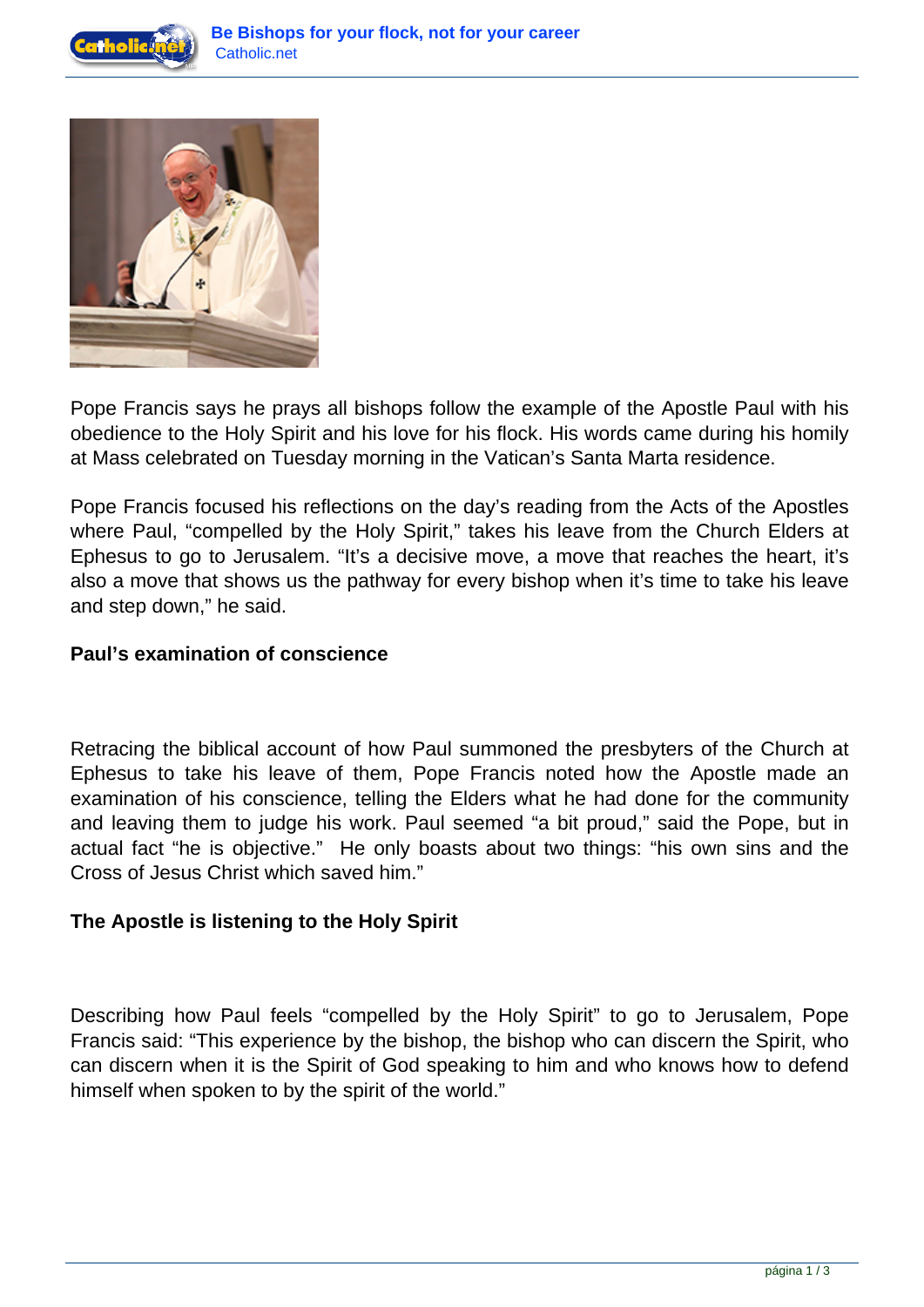

In some way, the Pope said, Paul knows that he is going "towards trials, towards the cross and this recalls for us Jesus' entry into Jerusalem, doesn't it?"

The Apostle, he went on, "is obediently offering himself up to the Lord. That (expression) compelled by the Holy Spirit. The bishop who always goes forward but according to the Holy Spirit. This is Paul."

## **His farewell: watch over the flock**

Turning next to Paul's farewell words, Pope Francis noted how Paul takes his leave amidst the pain of those present by giving them advice in a testament which is not a worldly testament "about leaving belongings to this person or that person."

Paul's great love, said the Pope, "is Jesus Christ. His second love is for his flock. Take care of each other and of the entire flock. Keep watch over the flock: you are bishops for your flock, to take care of it and not in order to advance your ecclesiastical career."

Paul's testament

Noting how Paul entrusted the Elders to God, knowing that He will take care of them, the Pope stressed that the Apostle spoke of having no desire to have any money or gold for himself. He described Paul's testament as "a witness, as well as an announcement and a challenge." This was no worldly testament, said Pope Francis because Paul had nothing to leave to others, "only the grace of God, his apostolic courage, Jesus Christ's revelation and the salvation that Our Lord had granted him."

## **The Pope thinks about when his time will come**

"When I read this, I think about myself, he declared, "because I am a bishop and I must take my leave and step down."

He concluded his homily with a prayer: "I am thinking of all bishops. May the Lord grant all of us the grace to be able to take our leave and step down in this way (like Paul), with that spirit, with that strength, with that love for Jesus Christ and this faith in the Holy